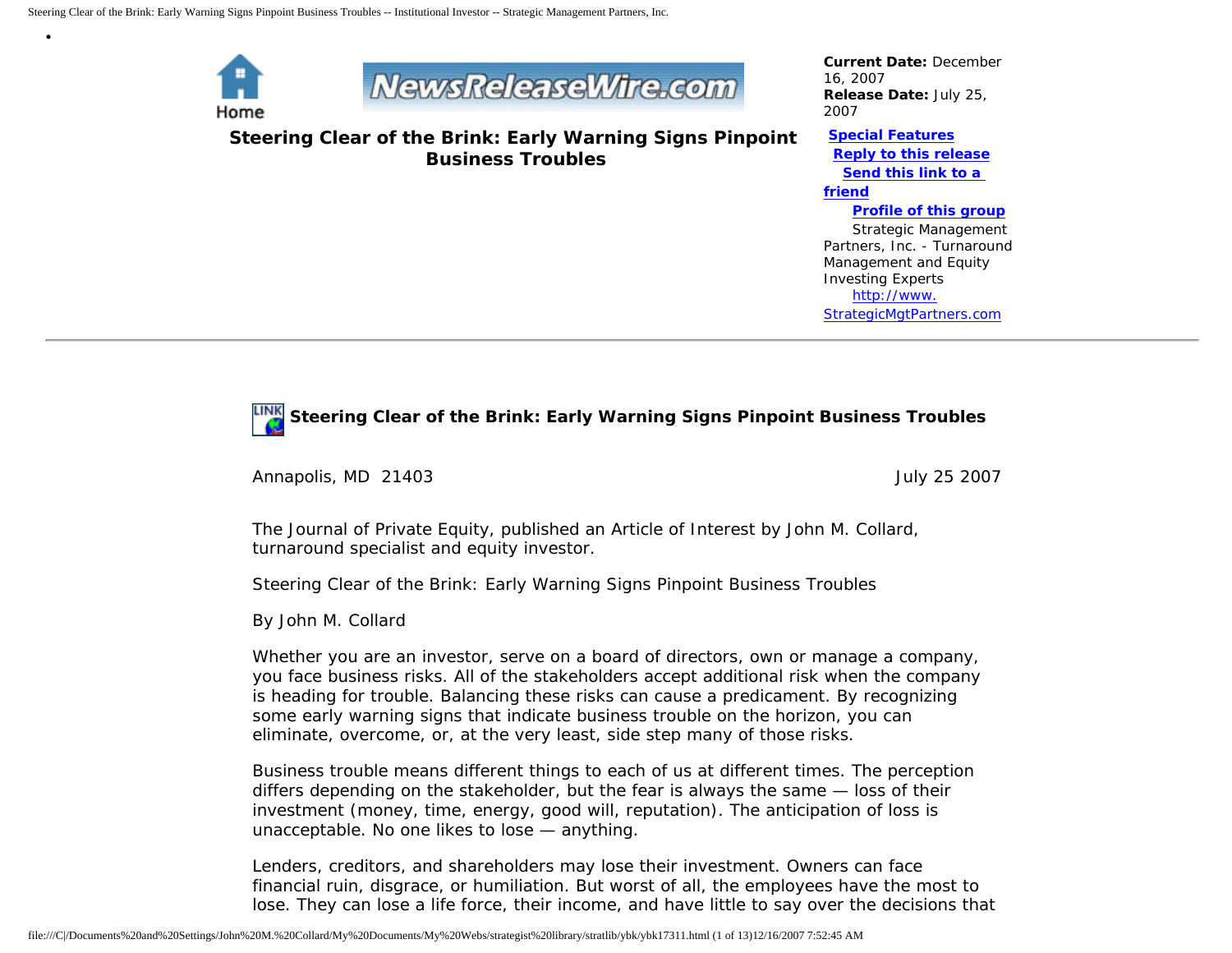impacted that loss. In these times of miserable job climate, stubborn economic recovery, and uncertain accounting practices, this loss can be the most devastating.

Top management is often aware that problems exist. The 'trouble' is, they wait too long to do anything about them. Why? Perhaps it's hope. 'Things will get better soon.' Perchance it's naiveté: 'Management doesn't know how to manage in this situation.' Maybe it's guilt: 'If I'd been a better manager, I wouldn't be facing failure in the first place.' Perhaps it's Founders Syndrome: The owner believes that only they, can run the company. But what is the most dangerous trouble of all? Denial [not the river in Egypt]. Denial makes owners or managers unwilling to admit that problems even exist. Or worse . . . it can blind them to the very problems that are heading their companies toward sure demise. Here's the bottom line: The longer it takes to get necessary help, the harder it will be to relieve the trouble and the more risk you assume.

When a company is in trouble, the rules change. Management is often 'out of its element;' it is entering untrodden ground. People haven't had to manage in this environment before. Why will they succeed now? The odds are that they will, at the very least, have difficulty.

Time and again, the obvious signs of business trouble are rarely its root causes. Losing money, for example, isn't the problem. Rather, losing money is the result of other problems. Diminishing sales, declining profits, mass employee exit, creditor suits, the threat of bank foreclosure, and no cash are only part of the equation. These problems can be repaired. The true dilemma becomes, who can handle the crisis management role?

All Leaders are not created equal

To save the company you must change the style of leadership to affect change. Clear thinking must prevail and a special set of skills must be applied.

If there is a qualified leader within the company, then delegate the job of turnaround to them, and provide proper support. If there is not a qualified leader in the company, and there usually isn't, don't hesitate to locate a professional at this type of work.

Let's put this leadership role into proper perspective. Leadership requirements differ between those for healthy, growing companies and for those in a troubled situation. The CEO that managed the company into trouble clearly is lacking the skills to doctor it back to health.

Contrasting Leadership Styles

[Skill => In Stable, Healthy or Growth Scenario Versus Troubled or Turnaround Situation]

Focus => On Objectives when healthy versus on Survival, Action, Problem-Solving when in a troubled situation

Decision making => Is Deliberate when healthy versus more Decisive, Immediate when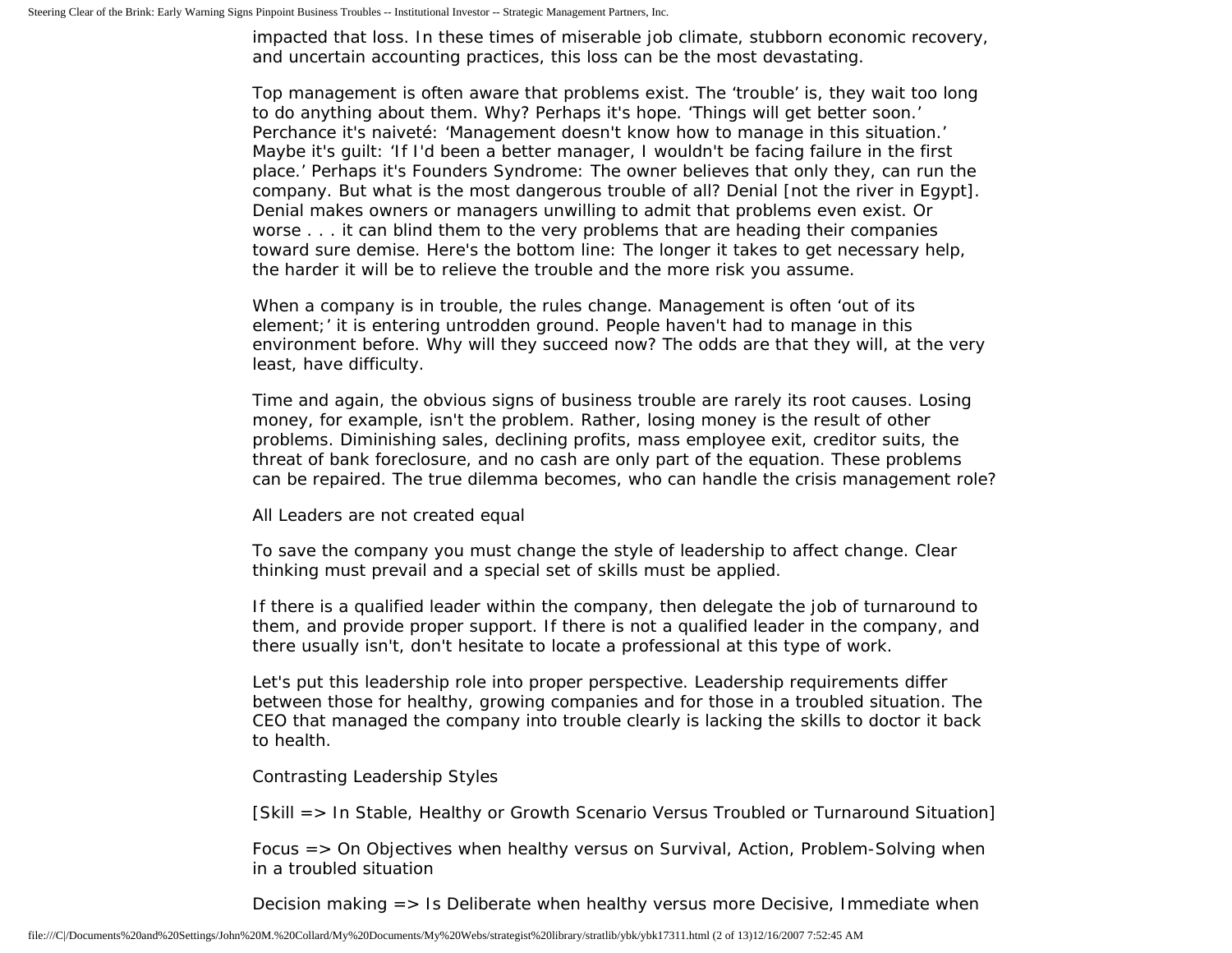in a troubled situation

Authority => Delegate when healthy versus more Direct Involvement when in a troubled situation

People => Develop Resources when healthy versus Recruit Turnaround Talent and Stress Communications when in a troubled situation

Respected for: => Management Reputation when healthy versus Financial Credibility when in a troubled situation

Known for: => Consistency when healthy versus Ability to Shift Gears when in a troubled situation

Differences in style are a key to success, in either situation. In the growth scenario, team building and coaching are buzzwords. But in the initial crisis and subsequent turnaround situation, time is an enemy. Decisive action is required.

The focus is dramatically different. This is one reason why the troubled environment is so foreign to many managers, and hence, the difficulty finding qualified talent from within the company. The stable environment allows for mistakes and longer lead cycles to achieve goals. Troubled companies have primarily one goal — to survive and get well. If the symptoms persist with no cure, the patient can die.

Companies often get into trouble because management procrastinates when it comes to making decisions. If the decision is made by default, it is akin to making no decision at all. Much of that early, and overall, survival also depends upon being immediate — upon making decisions in a timely manner. Even a wrong decision means movement and direction. If a decision turns out to be wrong, change it, but keep things moving.

Just as with a critical patient, the immediate focus at a troubled company should be on action — make something happen. The first goal in an absolute crisis is to stabilize and buy time. After calming the waters, take a reading on where things stand — which is normally still. Look for changes in ratios and trends to determine what is, or more importantly, what is not going on in the business.

Time is also an important dimension when it comes to authority. In a stable company, there is time to delegate and nurture the growth of the management team; time to work on long term issues and projects. In the troubled situation delegating takes on a different role. Managers must be held accountable not only for performance, but for timely results.

In a troubled situation, the decision maker must get directly involved. It is hard to worry about the long-term future when there may not be one. The leader is pressed closer to the immediacy of day-to-day operations. If you want action, request a decision . . . or make one.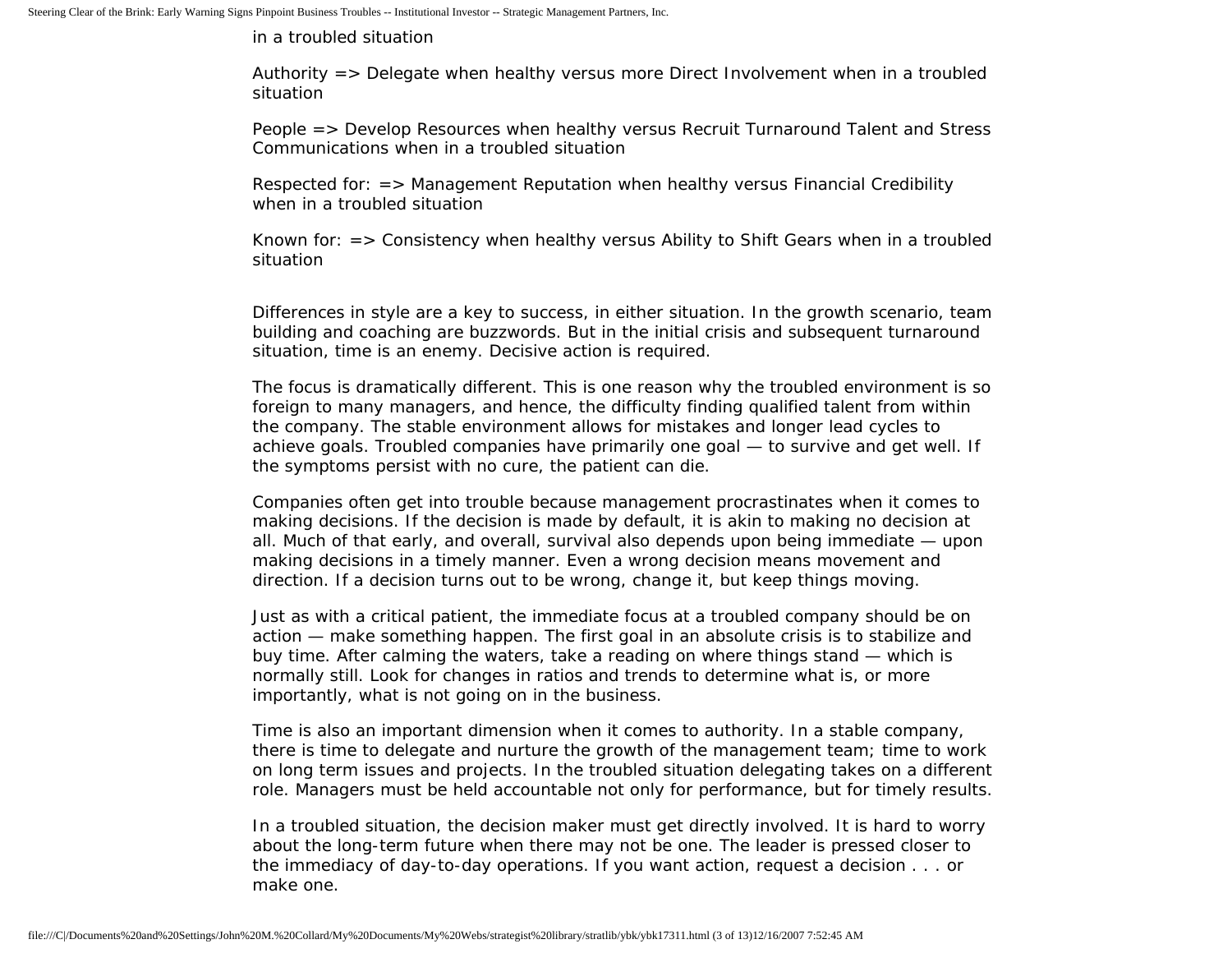In a stable situation there is time to develop talent. But when in trouble, remember that the good managers may have deserted the ship long ago, leaving behind the second string. You must exploit the talents of those employees that remain who can perform and bring them to new levels, then recruit talent that is lacking. It means building permanent management teams that can bring the company back to health — and add value to the company.

Communication is critical — with everyone who has a stake in the company's success. Talk to employees, but more importantly; listen to what they have to say. Be assured, they know when and where problems exist, and often have solutions.

A key element to a successful turnaround is to establish a good relationship with your lender. Capital is always required in tough times, not to mention that it's nice to have in good times as well.

If the leaders who were in power while the company's position was allowed to deteriorate are still there, why should the lender believe that they would now be instrumental in correcting the situation?

To make matters worse, in the eyes of management, the lender is often viewed as an enemy instead of a key part of the turnaround equation. With all the suspicion that can surround a troubled company, it is important that trust be re-established with the bank. Credibility with the lenders is mandatory to success — and to keeping that cash flow at the bank. Since the bank holds the trump card, the institution must feel comfortable working with the turnaround leader. It means laying everything out on the table to keep the situation honest — and honoring commitments made to the lender.

Where consistency is important in a stable environment the name of the game in a turnaround situation is uncertainty. You can absolutely, positively count on surprises. "When it rains, it pours" may be clichéd, but when applied to a troubled company, one can be sure that "Murphy is shaking the clouds."

The ability to deal with change at a rapid pace is essential. This is why a seasoned practitioner can be the answer to a successful turnaround plan, they've "been there, done that."

## The Process

Along with specific skills and an understanding of troubled situations, the specialist offers a new perspective from which to independently evaluate the company's circumstances. The process will focus on several issues:

- \* Is the business viable?
- \* What is the purpose of the business?
- \* Should it be saved? Why? Are those reasons valid?
- \* Is there a core business that can be the source for the emerging business?
- \* Are there sufficient cash resources to fuel the recovery?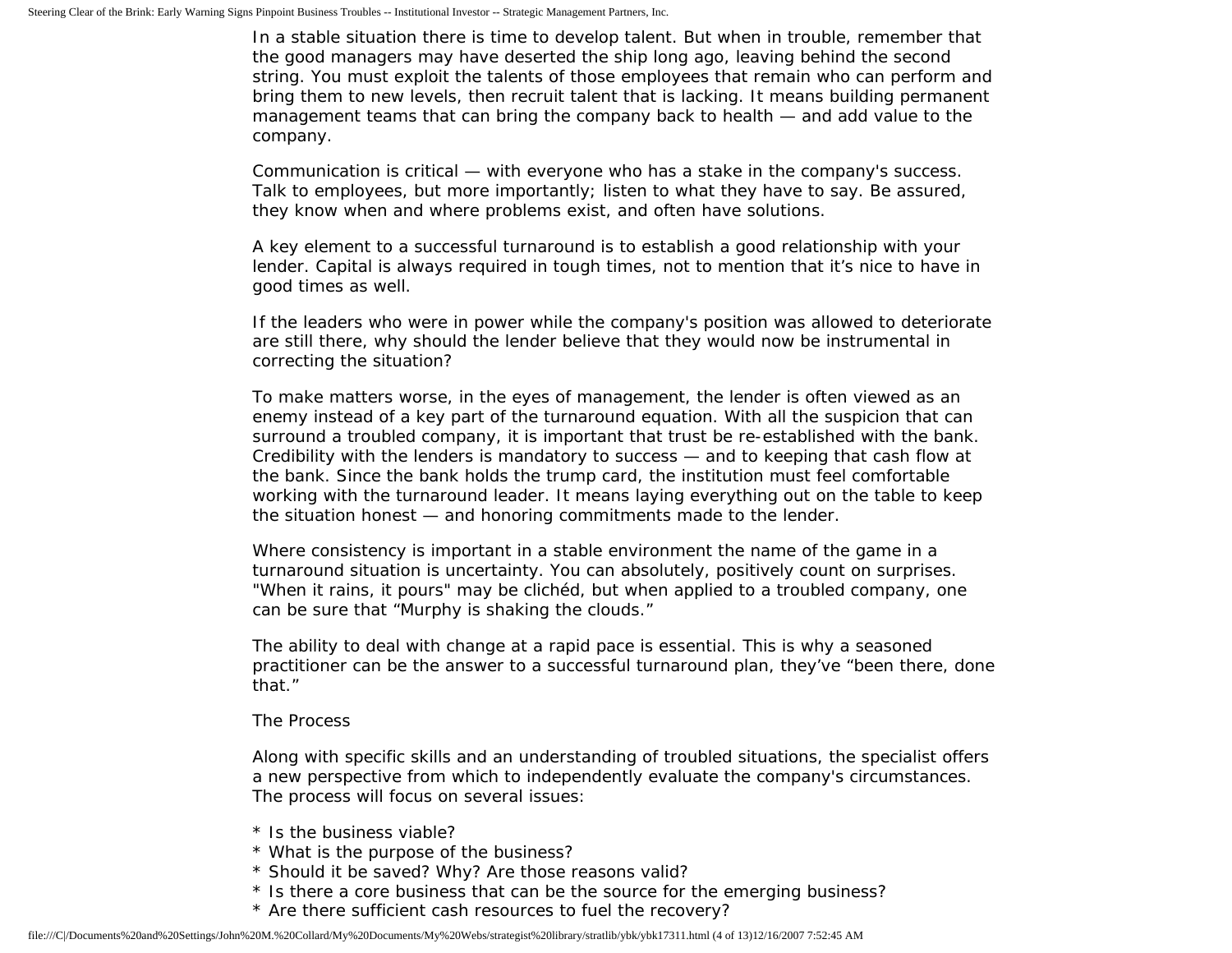\* Which existing managers are capable of leading parts of the company?

Remember, not all companies are salvageable.

The fact-finding must proceed as quickly as possible so that a realistic assessment of the current state of the company can be prepared. The specialist's first priority will be to manage cash flow — to stop the hemorrhage. Analysis of sales and profit centers, and asset utilization should indicate where the real problems — not the symptoms — are located. Next, a business plan outlining and suggesting possible courses of action — or cures — will be prepared.

Following this diagnostic stage, the transition can begin towards a turnaround. Most importantly, the leader needs to get things moving again. Once the course of action is chosen, implementation and monitoring can occur. The specialist should remain involved at least until the business is stabilized, and preferably until the transformation is complete and a new "Marquis" leader is found.

Who can help these besieged businesses?

Turnaround specialists generally are either interim managers or consultants. These leaders didn't start out as such — they were often managers that worked their way up the corporate ladder through hard work and (hopefully) fair play to build a solid management reputation. They have developed a set of skills to handle problem solving, getting results with minimal resources, (tight) cash flow management, negotiating and dealing with bankers, investors and creditors. The stakeholders will usually work with a turnaround leader — if he or she is credible.

Consultants are often a choice of the management team. Why? Because they are an advisor, they offer recommendations to management. Often the same management that guided the company into trouble in the first place. Why will they make those decisions now? Why risk allowing the same person to try again? Whether a consultant is effective depends upon management's willingness to listen and implement the specialist's recommendations.

The practitioner, by contrast, is a hands-on decision maker who actually takes control of the company—often as CEO—for a period of time. They are in control of the company's destiny, take the decision-making reins, plot the course, and Steer the company through troubled waters, hopefully to safety. They must have an active line manager orientation, be decisive, isolate the problems and find solutions quickly.

Be assured there are countless cases where existing management agreed to work with a turnaround consultant only to placate the board or the lender. There is no substitute for qualified leaders with decision-making authority.

When hiring a turnaround specialist:

\* Check references.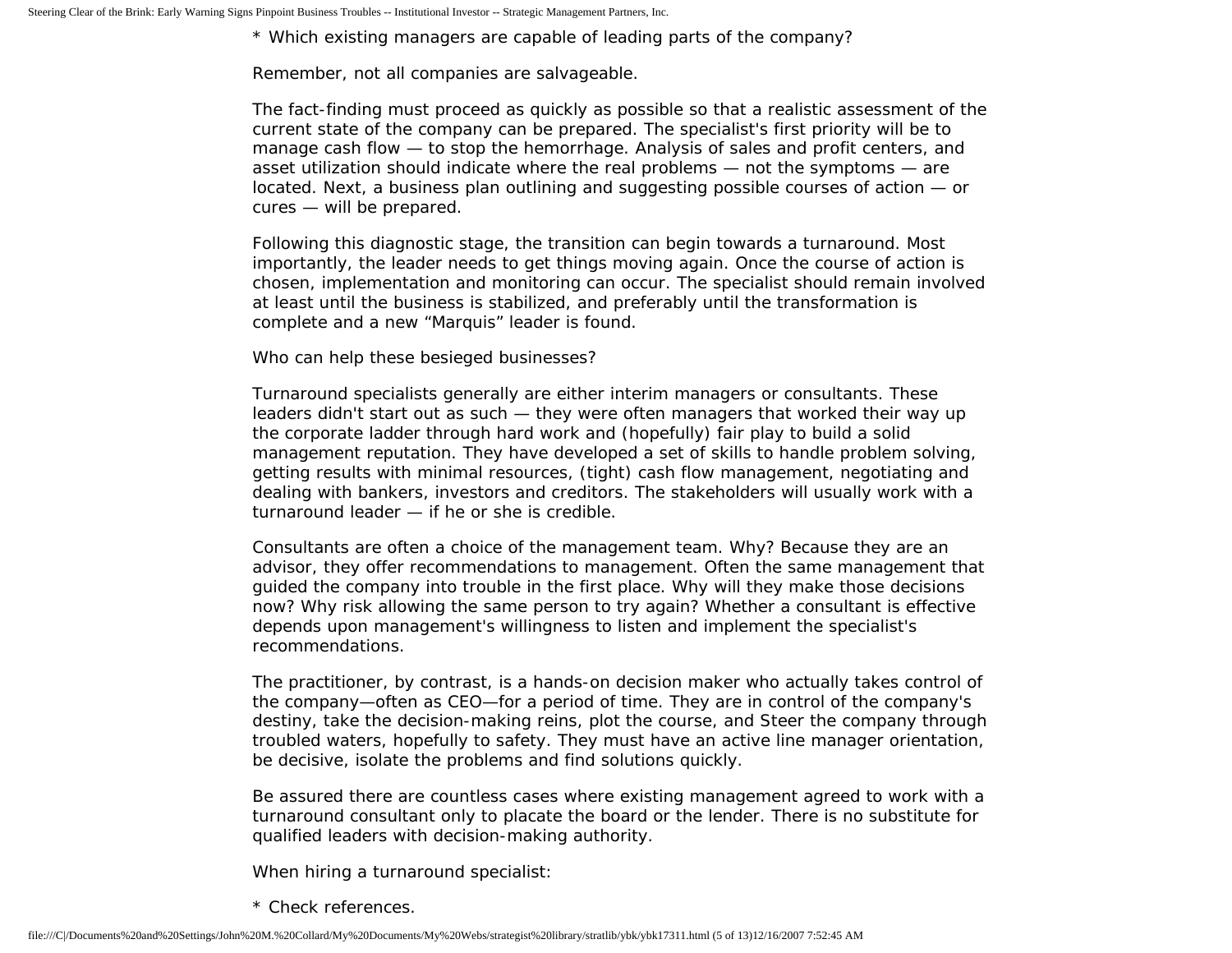- \* Review proposals versus what can realistically be accomplished.
- \* Require engagement agreements.
- \* Hire an individual, not the firm personal chemistry with the managers is critical.

A good practitioner has three goals; 1) get control, stabilize the situation, jump-start the turnaround, 2) develop and implement a sound plan, and 3) hire their permanent replacement, while working themselves out of a job.

## Early Warning Signs

Too often, companies die unnecessarily. Why? Because, most lenders and managers haven't learned to recognize the symptoms of oncoming illness in their business.

When you wait too long to recognize deteriorating characteristics the company seeks bankruptcy protection . . . only attorneys and accountants benefit from this process. It's the astute lender or manager that recognizes infallibility, and has the foresight to ask for help . . . before serious trouble sets in.

Here are ten common signs that a company is heading for trouble. Carefully consider whether or not they apply. If you can answer "yes" to some of these questions, it is time to take decisive action.

Is the owner or top management over extended?

Whose work are they doing? When they continue to perform functions that should be done by others (once the business has grown to a more complex level), they're over extended. They should do the work for which no one else is qualified.

Managers need to delegate work appropriately. Define the owner's and key managers' jobs to clarify role responsibility. Assess subordinates' competence; retain them if appropriate — replace them if not. Monitor key metrics so you'll remain informed about conditions . . . without being immersed in them.

Relationships of how numbers behave tell the real story. The balance sheet is only a snapshot in time (what you have, what you will receive, and what you owe). The income statement indicates what happened during a given period. The source and use statement shows where cash went in and out.

But these financials don't indicate how to run the business. Movement must occur in two areas — on the volume in (revenue/sales) side, look at where and how revenue is generated. Is it from existing customers and contracts or new business? Most importantly, keep it coming in. On the volume out (throughput/production) side, look at getting the product or service 'out the door'. How else can you bill for it?

Is the turnover rate excessive?

A sure sign of underlying problems is rapid employee turnover. Employees know when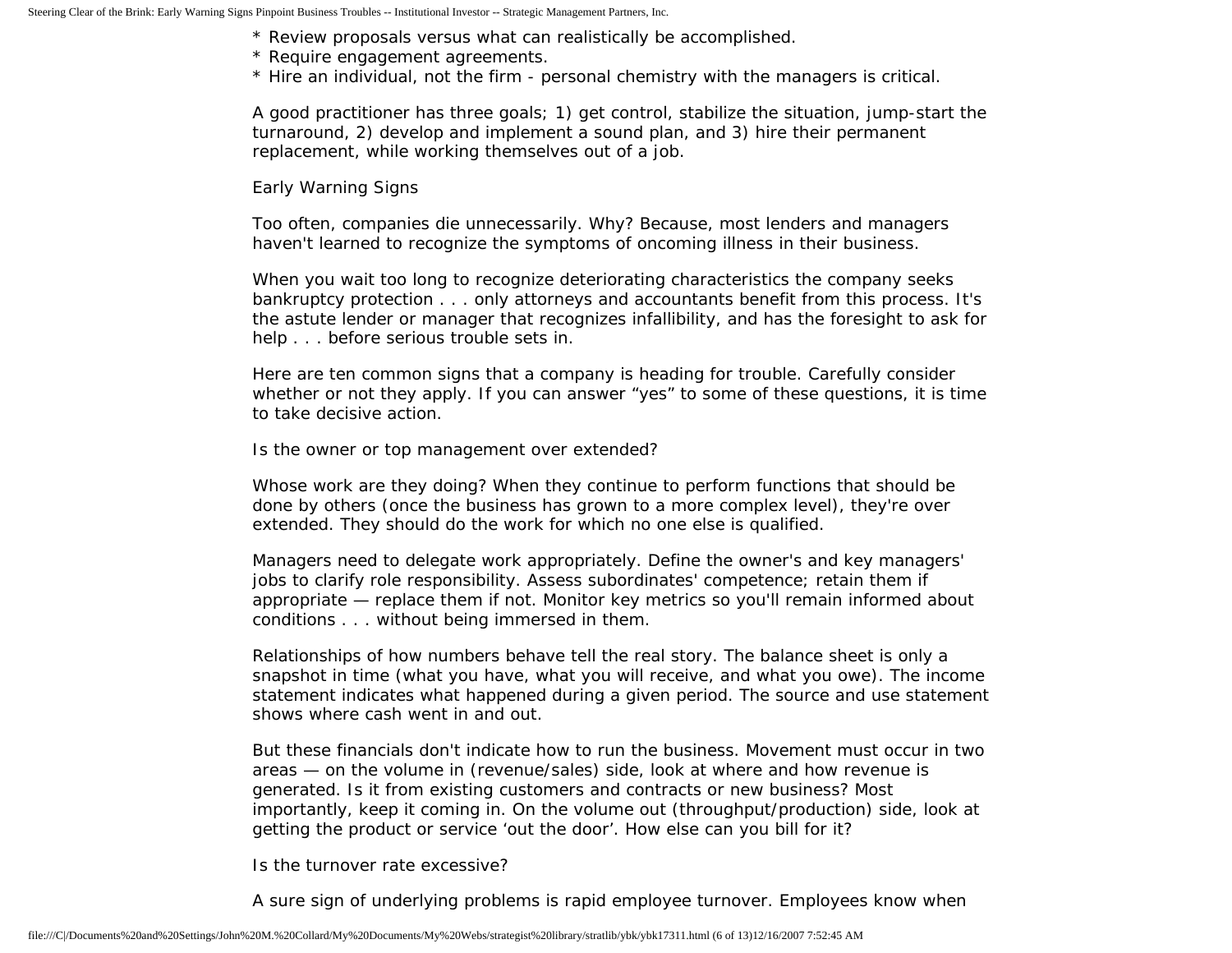problems exist, the good ones will leave early. This condition can be the result of a faulty hiring process, inadequate training, poor management . . . the list goes on. The price for ignoring this problem is high: low morale, lost wages, recruiting costs, lack of productivity, and ultimately, forfeited business.

Uncover the real causes early on, and rectify them. Solutions include clearly defined job responsibilities, performance expectations, rewards, and scope of authority. Several levels of management attention should be devoted to new key employees (and those moving to new positions) during the initial days of their assignment.

As an example, during a client company [annual revenue at \$58 million] planning session with the owner and entire management team present, I was astounded at their approach to a turnover rate in excess of 40 percent per year. The three operating unit managers were asked to discuss their unit's revenue recognition and turnover rate. To the chagrin of the CEO, one manager did not know the revenue figure for his group, and none of the three, nor the human resources manager, could recite the number of employees lost in the previous year. When management doesn't know, you have uncovered one real cause for problems. You first have to acknowledge that a problem exists, look for the cause(s), then do something — identification alone is not enough.

Are communications ineffective?

Ineffective meetings, management information, or inter departmental coordination can destroy a business from the inside out — even as it is growing.

If all that is accomplished during 'Bull Sessions' is a lot of . . . well, "Bull" . . . then this is clearly the fault of the leader. It's a leader's duty to limit the scope of topics discussed, to establish an agenda — with specific begin/adjourn times — and stick to it. Limit participants too — not everyone needs to be involved in every topic, what a waste of time and productivity. Demonstrate organization by managing your meetings and your team will demonstrate that organization by managing your company.

What message are you sending? Remember, what is not said is often more destructive than what is. Unnatural actions or behavior, such as 'closed door meetings,' will most certainly set off the rumor mill. People need to know or they are left to their own imagination — and that is always worse.

Equally important, level with them — then get the stay versus go decision. To address the issues in a forthright manner is no guarantee that you will keep everyone, or that everyone will believe what has been said. But not to communicate what is going on is a lack of leadership; so don't be surprised when employees don't do what you want.

## Are goals unclear?

Chronic failure to achieve stated business goals suggests a problem far more serious than a lack of performance. Often, it implies a lack of clarity regarding the owner's goals, and usually indicates a failure to secure management team 'buy in'.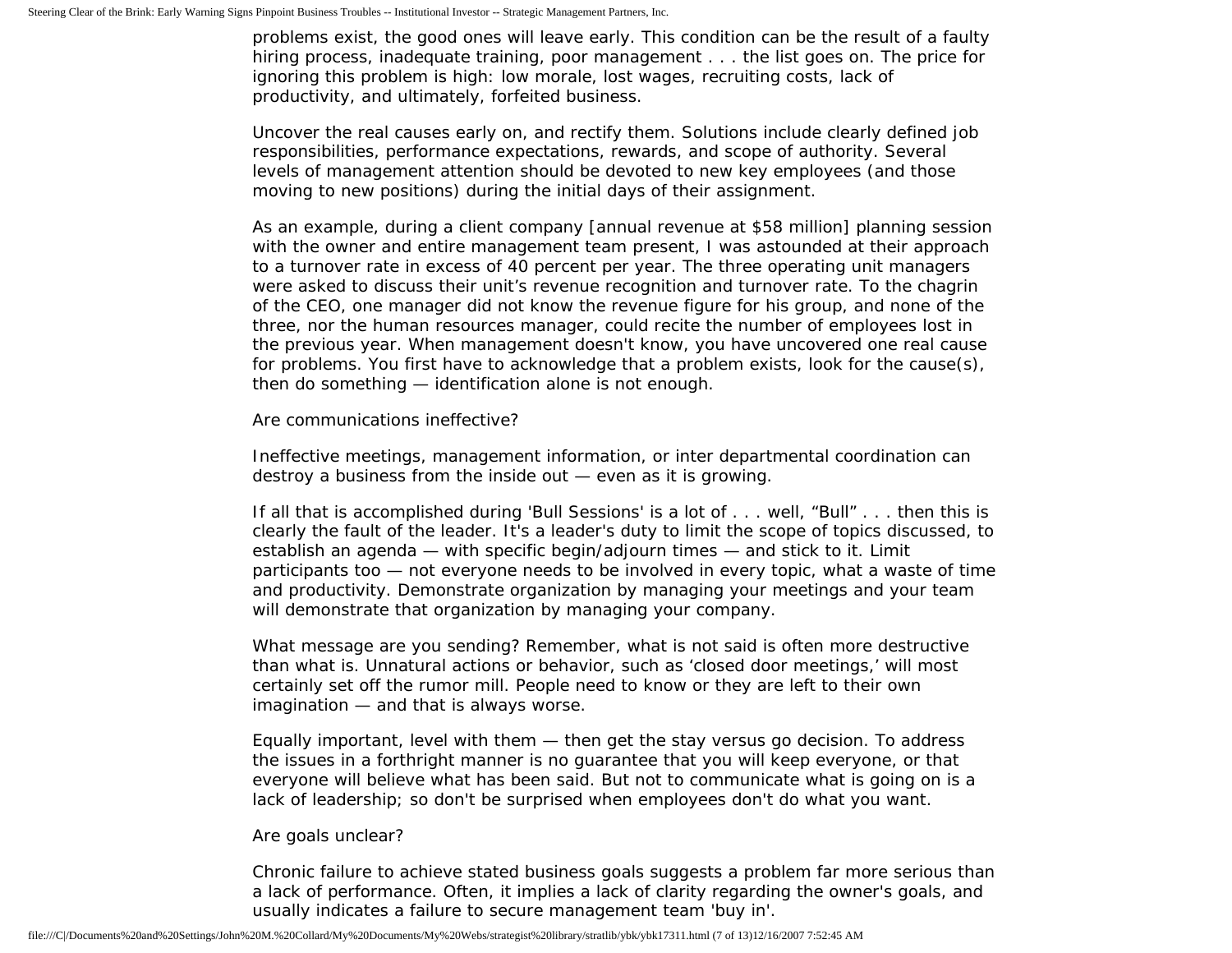Take a long, hard look at the goal setting process. Set goals and hold managers accountable for success.

What is the company's goal? The mission statement should be a directive that states this goal. What usually comes through is "... we are the best at providing a lot to everybody ..." which doesn't say anything. Set a mission statement that tells customers, employees, and stockholders where the company is headed. If it can't be articulated . . . does it really exist? A good mission statement should address six elements, and all six:

- => Service/Product definition —What do we do or provide?
- => Generic customer need Why will they buy?
- => Market definition Who will we sell to? Where are they?
- $\epsilon$  = > Technology  $-$  How will we deliver our products and services?
- $\Rightarrow$  Levels of vertical integration  $-$  How much will we do?
- $\Rightarrow$  Distinct competence  $-$  Why will they buy from us?

Most companies are too generic in their definition. Their mission statement is not well thought out. Competition dictates that you focus. Don't underestimate the importance of your key competencies, those strengths that no one else has. Be honest, this doesn't mean just show up at the door. Identify goals that are in sync with these strengths. Do they meet ultimate objectives? If not . . . then why use resources to accomplish them? Remember the ultimate goal . . . companies are in this for the money.

Are compensation and incentive programs yielding unsatisfactory results?

While it seems obvious that programs should clearly and directly reward for successful job performance, it's remarkable that many companies unwittingly set up compensation structures that reward performance altogether different from that outlined in the job description; and from what is expected by the board of directors. A word of warning if this is your practice: Be careful what you pay for — you might just get it.

By contrast, managers who are paid incentives based upon gross margin can be more effective than those paid on gross sales. Why? Because they share the burden of poor performance, they're more likely to take corrective action when faced with substandard performers.

Of all the difficult management chores, this isn't one of them. It does assume that you know what you want to accomplish. This requires planning. What is the proper approach? How are people to make it happen? This requires a great deal of thought. Then for the execution: set rewards for performance to attain the plan, pay for performance when achieved, and don't pay for it if not achieved. Set the directive and the goals . . . THEN . . . set the incentive structure.

Is new business waning?

If so, you are out of touch with the marketplace. High prices, unresponsive proposals,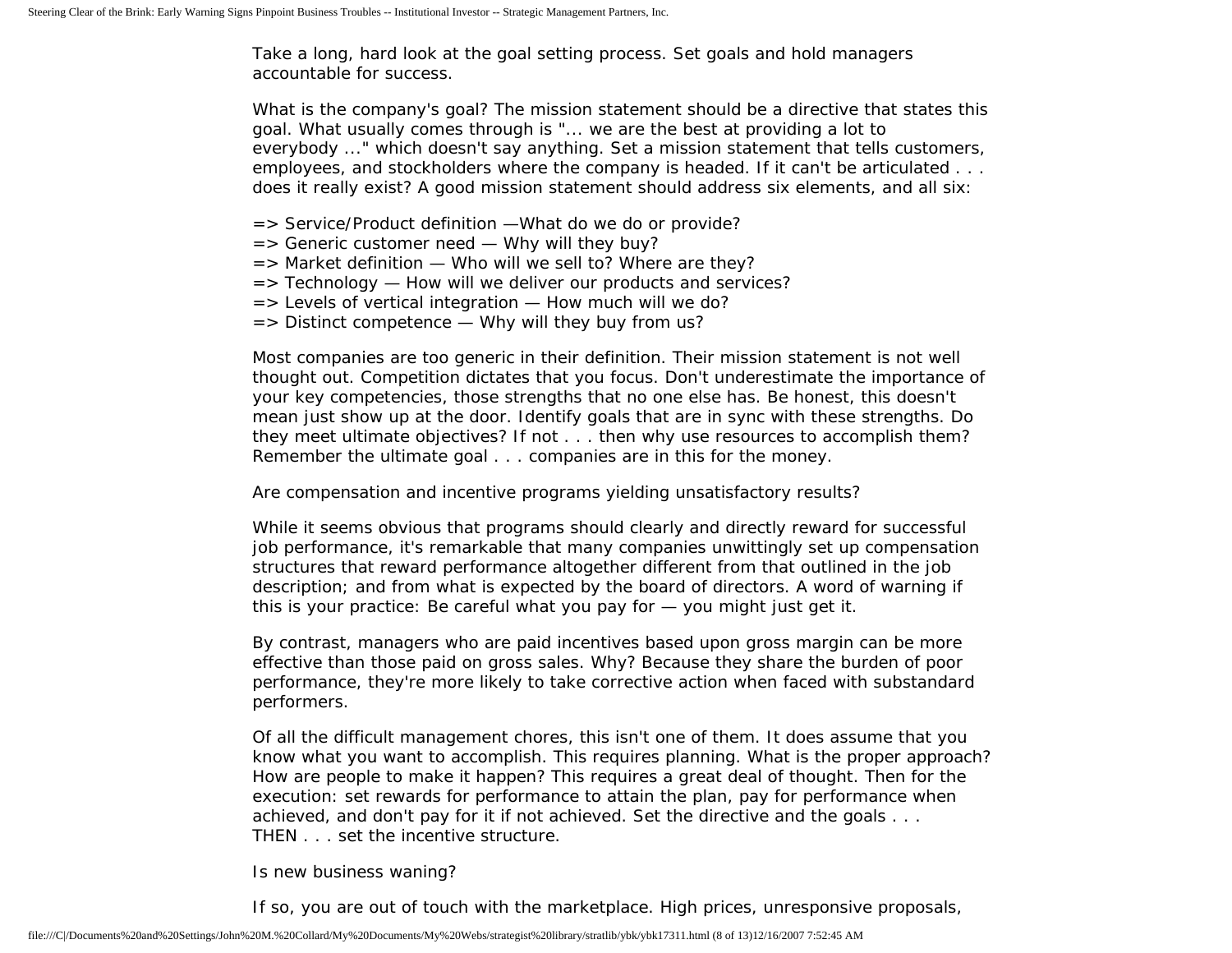and giving more than is required of you are the typical reason companies lose bids.

Commitment to winning new business is essential to success; so identify targets early on — always keeping a close eye on the customer's special needs. Bid to win, and then manage for profit and growth.

Perception is the key; it has many sides . . . to confuse the competition . . . to comfort the customer . . . to fool ourselves. Remember, a dollar must be a dollar of revenue before it can be classified as any other kind. Management must work this area aggressively . . . develop a "We will do what it takes" attitude toward developing new business.

Are any key client relationships deteriorating?

Determine if a decrease in business from long time customers is due to poor market conditions in their industry — or poor service from your company. If it's you, you're probably no longer meeting the customer's needs. Worse — you may not know.

Manage customer relationships carefully. Customer needs, like your own, change. Assign specific responsibility for nurturing customer relationships to all levels of management not just to those within the sales force. By all means, get out and talk with the customer. How else will you really know what the customer thinks? Few customers will call to tell you that they are not going to buy your product any more; they just stop writing checks.

This issue is controversial . . . hard to pin down. Its like venturing into the unknown, and people are uncomfortable doing that. Address the real issue of how customers perceive the company and its product(s) relative to competition. Implement a plan to satisfy customers, so that they will want to purchase. Don't be lulled into a false sense of security . . . those customers may not always be there.

Does the company create 'products in search of markets?'

Products developed before market needs are assessed can waste resources and be difficult to sell. It is less expensive to create awareness of a product or service that meets an existing demand, than to develop a new market for existing products or services that doesn't exist.

Identify how your key competencies satisfy customer need and produce benefits. Have your team pretend they are your competition; their task is to identify the strategy that you, the competitor, should pursue. Ask you customers . . . simple but effective.

It is the nature of the engineer to want to create a 'Rembrandt,' something special that meets the needs of all customers. This approach can only add cost to the product, often cost that the customer is not willing to absorb. Keep the 'bells and whistles' to a minimum. If the product(s) is technically oriented, perhaps a modular approach will allow a better fit with various customer profiles, by providing a 'pick and choose' option.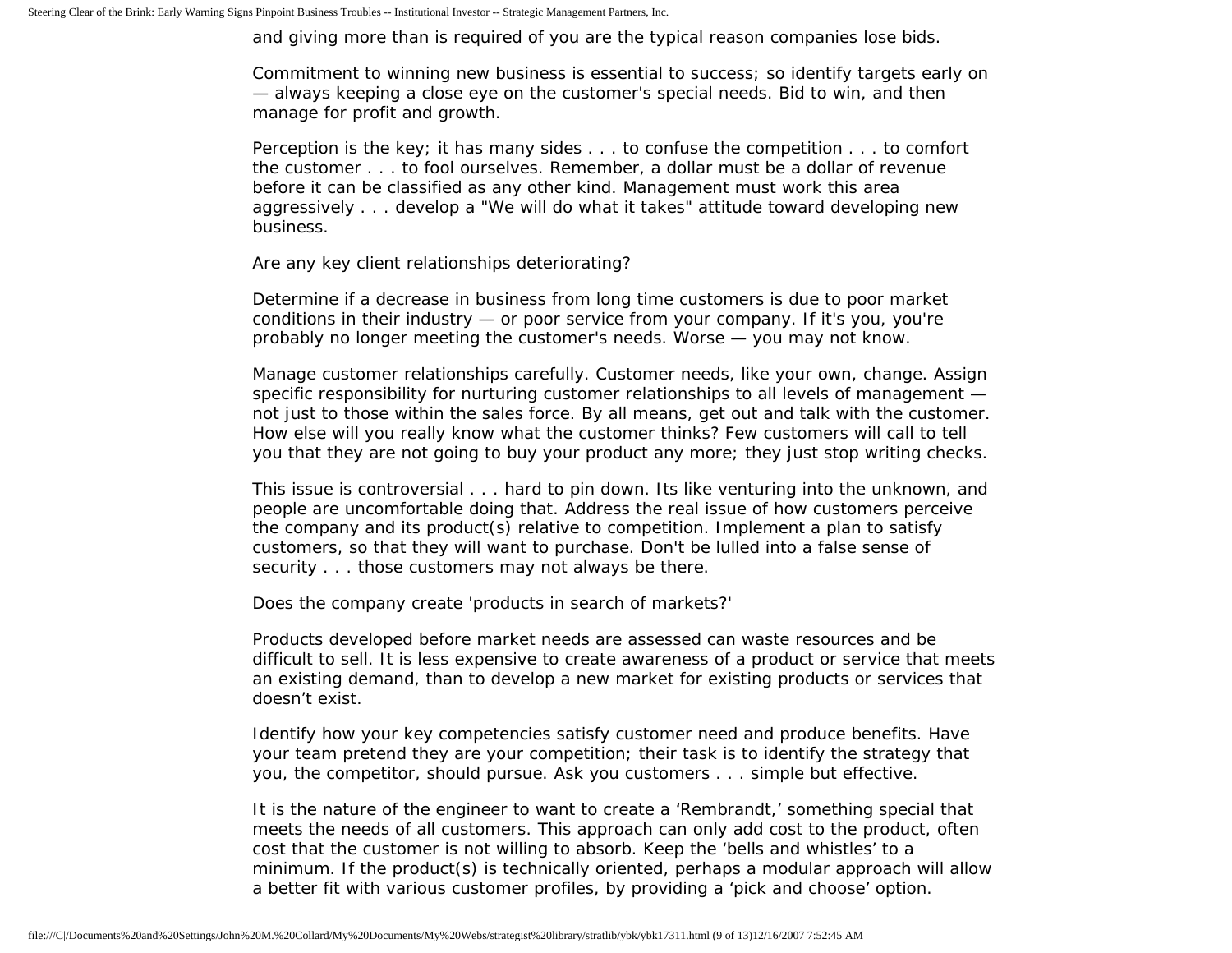Do financial and management reports cover the wrong information at the wrong level?

Financial and operational reports must be accurate, timely, and pertinent. Too often, management receives only traditional accounting measures of company value, instead of cash flow or new business generated. Also, information is often prepared at the wrong level, making it difficult or impossible for management to know what's going on inside their operations.

Cash flow is the best indicator of business health. Prepare forecasts, and then manage to them. Management should determine performance at each level of the business (i.e. profit center, cost center, cash center), and update often.

Does the operation have a track record of failed expansion plans?

Setbacks drain businesses of cash, time, and morale. When companies fail in one effort, management tends to 'pull in its horns' the next time out. The result? Suppressed hopes for growth or expansion. Efforts fail because of inadequate cash, poor management, lack of thorough market analysis, or improper control systems.

Managers who run independent operations must be adept at problem solving, decision making, team building, and managerial analysis; skills which are not obvious. Understand why your company is successful in its present marketplace, and try to 'model' those conditions in a new marketplace.

Modeling success can produce growth. The entrepreneur wants it to grow, but want alone can only drive the company so far . . . and often into trouble. One is not born to be a manager; you need to cultivate these skills. A Model allows you to depict the new environment without yet being there . . . where mistakes can't impact the real bottom line.

What Have We Learned?

Affecting a turnaround takes an array of skills. When in crisis there is no time for a warm up. To affect rehabilitation, the right leader will know how to make the quick and proper decisions, put a plan into action and keep a talented team moving towards a healthy and more valuable end. Specialists are hired for their management ability, the ability to bring order out of chaos, the ability to marshal resources and maximize value from those diverse resources.

Recognizing trouble requires no hocus-pocus. Likewise, solving trouble's accompanying problems takes no smoke and mirrors. If misery likes company, then trouble loves it; problems can multiply at a frightening speed. Seldom is there only one reason for business troubles; more than likely, you'll discover two or three. The balancing act becomes weighing the risk(s) and taking action versus letting the status quo dictate a troubled course.

One thing's sure: the longer you wait to admit that the company is heading for trouble,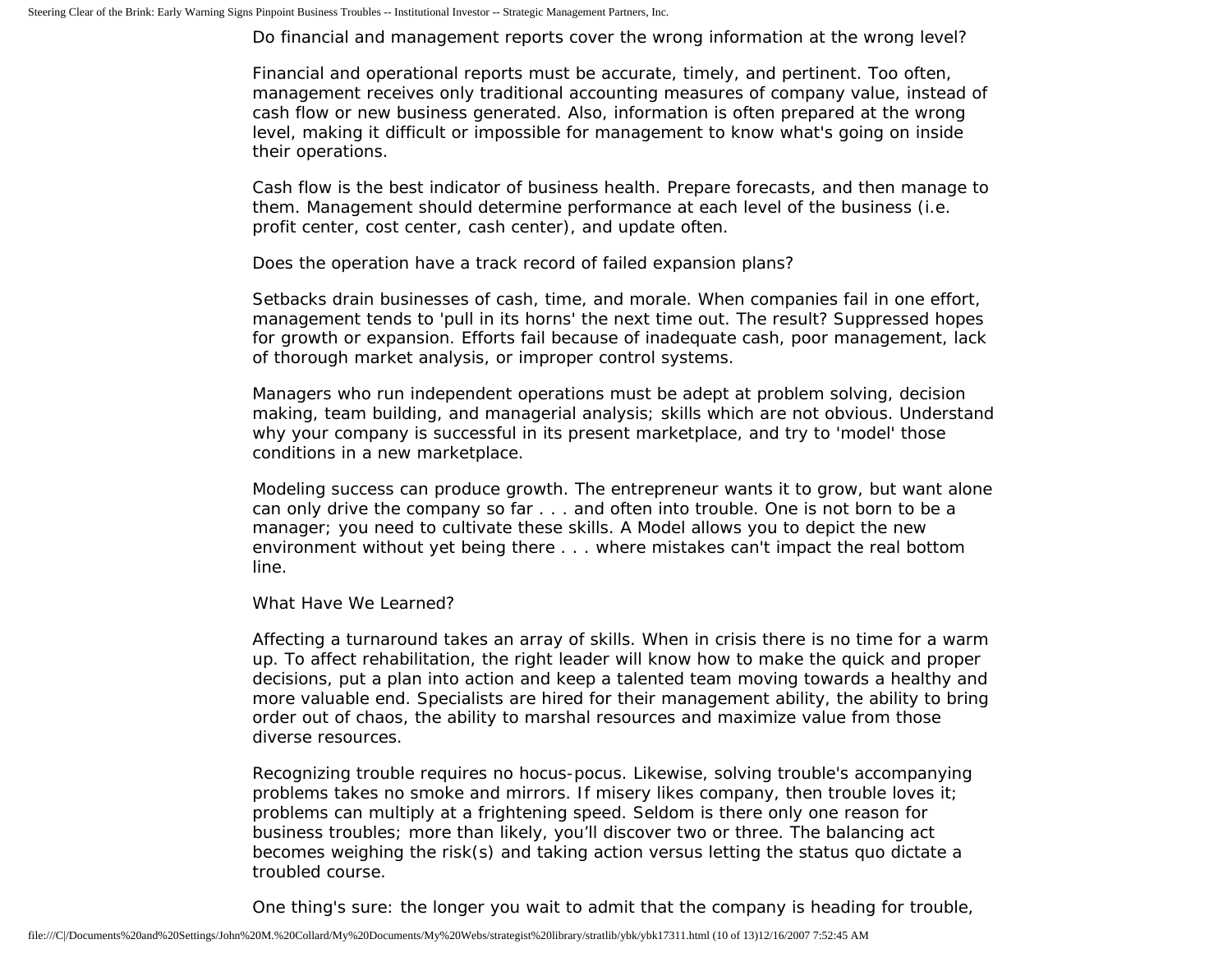the more difficult the resulting problems will be to solve. Getting to the real issues is the catalyst toward change — and recovery.

And that's a much more acceptable risk.

Reference:

[Library: Steering Clear of the Brink: Early Warning Signs Pinpoint Business Troubles](http://members.aol.com/stratlib2/jpe.html) 

[www.StrategistLibrary.com](http://www.strategistlibrary.com/)

[www.StrategicMgtPartners.com](http://www.strategicmgtpartners.com/)

About the Author

John M. Collard, is Chairman of Annapolis, Maryland-based Strategic Management Partners, Inc. (410-263-9100, [www.StrategicMgtPartners.com](http://www.strategicmgtpartners.com/) ), a nationally recognized turnaround management firm specializing in interim executive leadership, asset recovery, and investing in underperforming companies. He is Past Chairman of the Turnaround Management Association, a Certified Turnaround Professional, and brings 35 years senior operating leadership, \$85M asset recovery, 40+ transactions worth \$780M+, and \$80M fund management expertise to run troubled companies, and advise company boards, litigators, institutional and private equity investors.

[www.StrategicMgtPartners.com](http://www.strategicmgtpartners.com/)

John M. Collard (John@StrategicMgtPartners.com) Chairman Strategic Management Partners, Inc. 522 Horn Point Drive Annapolis, MD 21403 Phone : 410-263-9100 Fax : 410-263-6094

[www.StrategicMgtPartners.com](http://www.strategicmgtpartners.com/)

More Information [Library: Steering Clear of the Brink: Early Warning Signs Pinpoint](http://members.aol.com/stratlib2/jpe.html)  [Business Troubles](http://members.aol.com/stratlib2/jpe.html)

[Contact John M. Collard](http://www.expertclick.com/expertClick/contact/default.cfm?Action=ContactExpert&GroupID=1016) ।⊒

[Ask a question with InterviewNetS](http://www.expertclick.com/expertClick/contact/default.cfm?GroupID=1016)M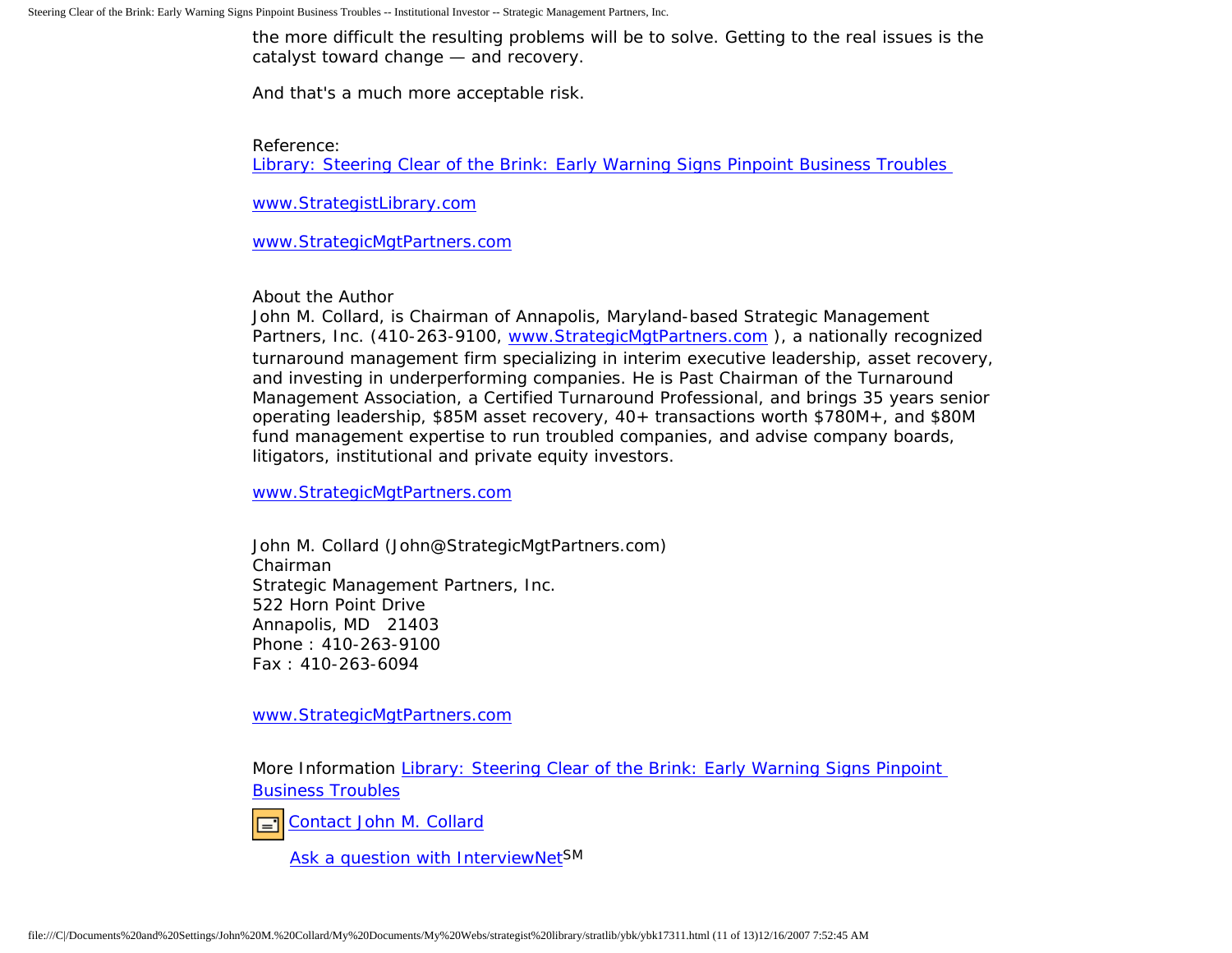## **Other experts on these topics:**

- **1. [Management](http://www.expertclick.com/search/default.cfm?SearchCriteria=Management)**
- **2. [Leadership](http://www.expertclick.com/search/default.cfm?SearchCriteria=Leadership) 3. [Planning](http://www.expertclick.com/search/default.cfm?SearchCriteria=Planning)**
- 
- **4. [Invest](http://www.expertclick.com/search/default.cfm?SearchCriteria=Invest)**
- **5. [Strategy](http://www.expertclick.com/search/default.cfm?SearchCriteria=Strategy)**
- **6. [Small Business](http://www.expertclick.com/search/default.cfm?SearchCriteria=Small Business)**
- **7. [Strategic Planning](http://www.expertclick.com/search/default.cfm?SearchCriteria=Strategic Planning)**
- **8. [Advisor](http://www.expertclick.com/search/default.cfm?SearchCriteria=Advisor)**
- **9. [Valuation](http://www.expertclick.com/search/default.cfm?SearchCriteria=Valuation)**
- **10. [Transition](http://www.expertclick.com/search/default.cfm?SearchCriteria=Transition)**
- **11. [Value](http://www.expertclick.com/search/default.cfm?SearchCriteria=Value)**
- **12. [Bankruptcy](http://www.expertclick.com/search/default.cfm?SearchCriteria=Bankruptcy)**
- **13. [Crisis Management](http://www.expertclick.com/search/default.cfm?SearchCriteria=Crisis Management)**
- **14. [Governance](http://www.expertclick.com/search/default.cfm?SearchCriteria=Governance)**
- **15. [Investment Management](http://www.expertclick.com/search/default.cfm?SearchCriteria=Investment Management)**
- **16. [CEO Effectiveness](http://www.expertclick.com/search/default.cfm?SearchCriteria=CEO Effectiveness)**
- **17. [Executive Leadership](http://www.expertclick.com/search/default.cfm?SearchCriteria=Executive Leadership)**
- **18. [Turnaround](http://www.expertclick.com/search/default.cfm?SearchCriteria=Turnaround)**
- **19. [Corporate Change](http://www.expertclick.com/search/default.cfm?SearchCriteria=Corporate Change)**
- **20. [Ethical Issues/Management](http://www.expertclick.com/search/default.cfm?SearchCriteria=Ethical Issues/Management)**
- **21. [Startup](http://www.expertclick.com/search/default.cfm?SearchCriteria=Startup)**
- **22. [Corporate Restructuring](http://www.expertclick.com/search/default.cfm?SearchCriteria=Corporate Restructuring)**
- **23. [Executive Transition](http://www.expertclick.com/search/default.cfm?SearchCriteria=Executive Transition)**
- **24. [Turnaround Management](http://www.expertclick.com/search/default.cfm?SearchCriteria=Turnaround Management)**
- **25. [Venture Capital](http://www.expertclick.com/search/default.cfm?SearchCriteria=Venture Capital)**
- **26. [Asset Recovery](http://www.expertclick.com/search/default.cfm?SearchCriteria=Asset Recovery)**